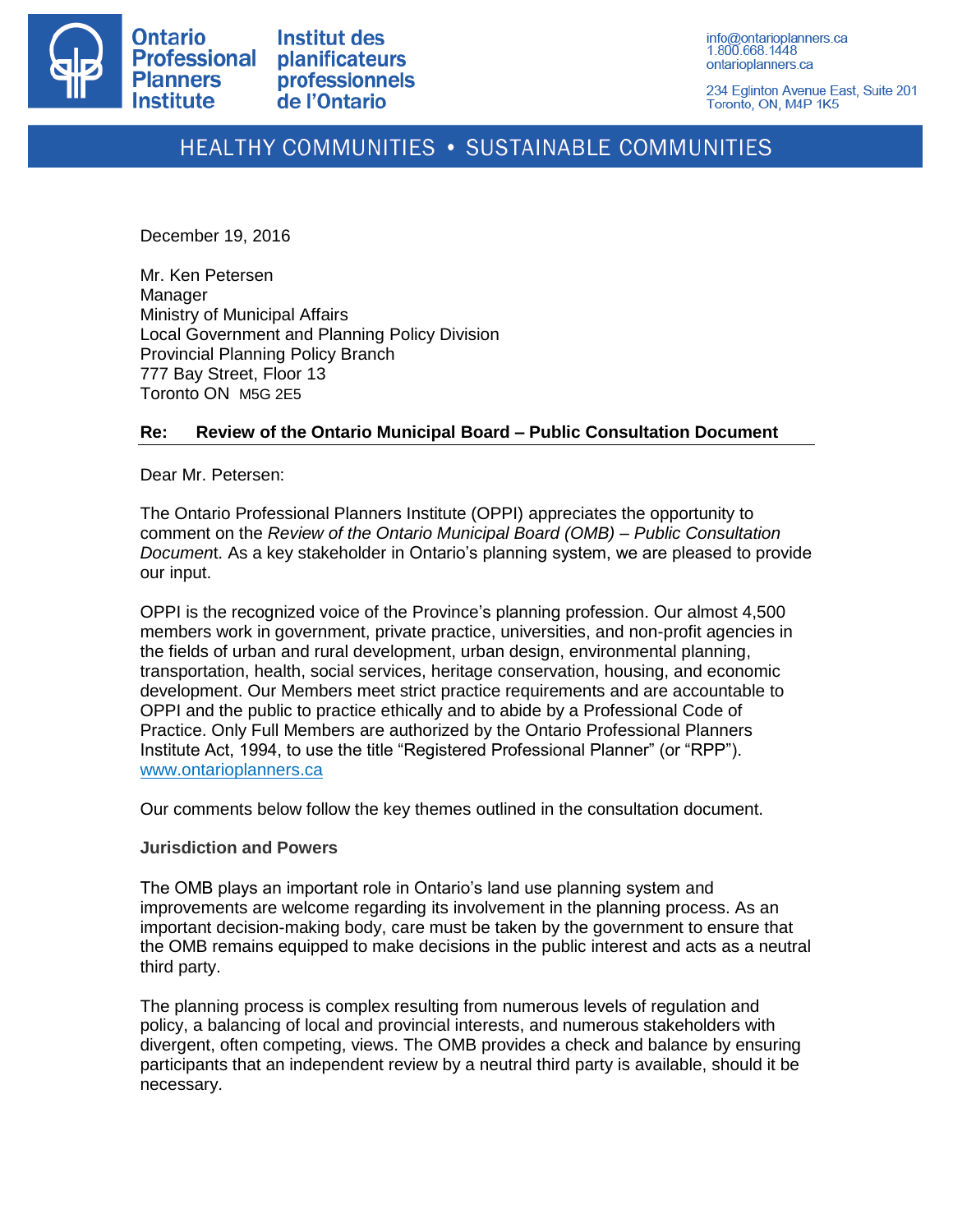The *Planning Act* requires the OMB and approval authorities to have regard to municipal decisions. While we heard a range of opinions from our membership on the need for de novo hearings, in balance, it is believed that this is an appropriate level of review that does not bind the OMB but includes the municipal decision as part of its considerations. Municipal decision-makers, such as elected officials, have multiple interests that may or may not be consistent with a particular policy in a given file. It is appropriate for the OMB to assess these decisions on appeal against the relevant regulations and policies, particularly with regards to provincial policy.

Regarding changes being considered to limit appeals on matters of public interest, these are already broadly defined by the *Planning Act*. It would be difficult to decide which of these interests are important enough/more important than others to be specifically selected to limit appeals.

Transit should not be considered in isolation of other key planning issues. In addition, much of transit in dense urban areas is already at capacity and proximity to transit does not guarantee adequate access or take into consideration broader mobility issues such as active transportation.

Limiting appeals on secondary plans for two years has merit.

Limiting appeals with interim control by-laws also has merit but care must be taken so that it is not abused.

Provided that local appeal bodies can be created that are independent, minor variances can most likely be effectively adjudicated by a local appeal body.

The OMB already has at its discretion the power to refer new information back to Council. This acts as a discouragement to bringing additional information to an OMB hearing and circumventing municipal councils. Requiring all new information to be sent back to Council in all cases could introduce further delays in the system and be problematic for all parties.

## **Citizen Participation and Local Perspective**

OPPI's member are committed to protecting and furthering the public interest. In keeping with this, there is widespread support for meaningful citizen participation.

Currently, there is only one Community Liaison Officer for the Board. Very few OPPI members were even aware that this position existed. If this role is to be meaningful, additional resources need to be directed both to resourcing this function and raising its profile.

The OMB must continue to make efforts to ensure fair hearings are held, particularly when a party is not represented by legal counsel. These efforts include explanatory literature available to participants but most importantly the manner in which a hearing is conducted. Parties must not only receive a fair hearing but also must believe that they received a fair hearing. This approach takes extra effort on the part of the hearing officer, particularly for unrepresented parties, to explain proceedings, exercise patience, know when to intervene, and to pace the hearing appropriately for the circumstances.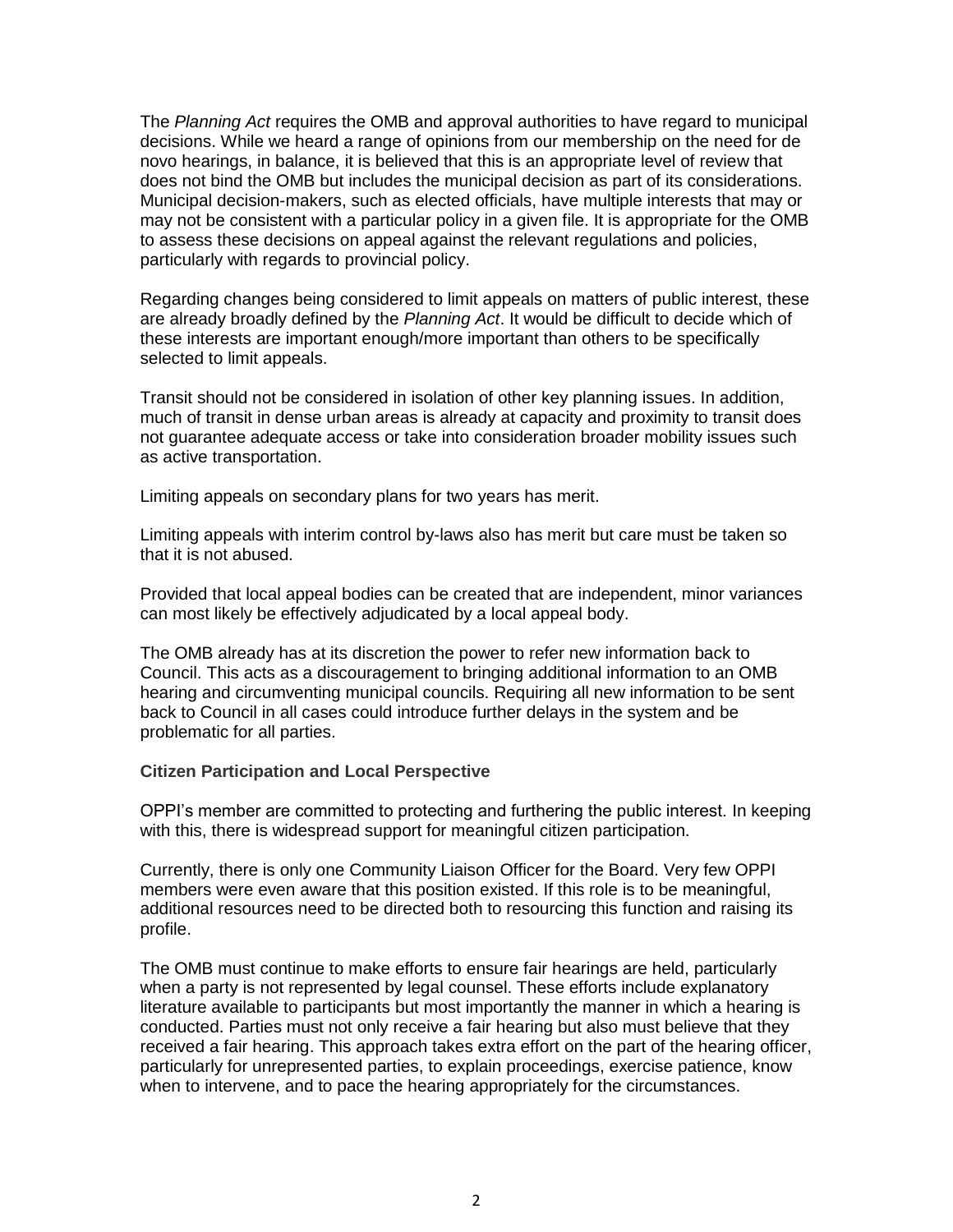Access for citizens could be greatly increased with improvements to the Board's website. While progress have been made over time, the website is still cumbersome and it is difficult for the public to access information and to navigate its contents. The website needs to be overhauled and made more accessible. The addition of short educational videos to explain various aspect of the OMB would be helpful.

The suggestion on page 22 to have in-house lawyers and planners giving legal and planning advice to appellants is fraught with complications and should not be pursued. It would be beneficial though for the public to have more information about the role and responsibilities of the OMB, citizen's rights, and what to expect at a hearing or in mediation through the staff and the website.

Additional resources to support citizen participation through intervenor funding are worth exploring so that there are fewer unrepresented parties and there is increased access for citizens to retain Registered Professional Planners (RPPs) and/or lawyers. Clear criteria to ensure that funding is allocated only after standing is granted and financial need is determined. It would be worth examining the provisions in place for environmental tribunals.

#### **Clear and Predictable Decision Making**

A standardized decision format may assist in the public's understanding of the content and process leading to a decision. There are several common elements to decisions, and consideration could be given to setting out the order of these items, while leaving room to include the unique circumstances in each case.

Further plain language in written decisions with a plain language summaries would also be useful for the public to have a better understanding of decisions as it can be difficult for lay people to understand the jargon.

More than one Board member may be appropriate for complex cases, particularly where various areas of expertise and experience would be an asset. This is also useful for training new Board members. Most hearings, however, can be conducted by one Board member.

There needs to be enough Board members who are supported by adequate training that equips them to manage complex cases. The Board needs to have full complement of members who are competent and have experience. The current number of Board members continues to be an issue.

Given the nature of the hearings and the increasing complexity of appeals, qualifications for adjudicators should also include knowledge and experience with land use and planning matters. This should be specifically noted in the job description.

#### **Procedures and Decisions**

It is important that decisions are issued in a timely fashion. Timelines outlined in the consultation document are reasonable but are dependent on an adequate number of Board members and support staff. Given the increasing complexity of appeals and applications, it isn't surprising that decisions on cases can sometimes exceed the timelines.